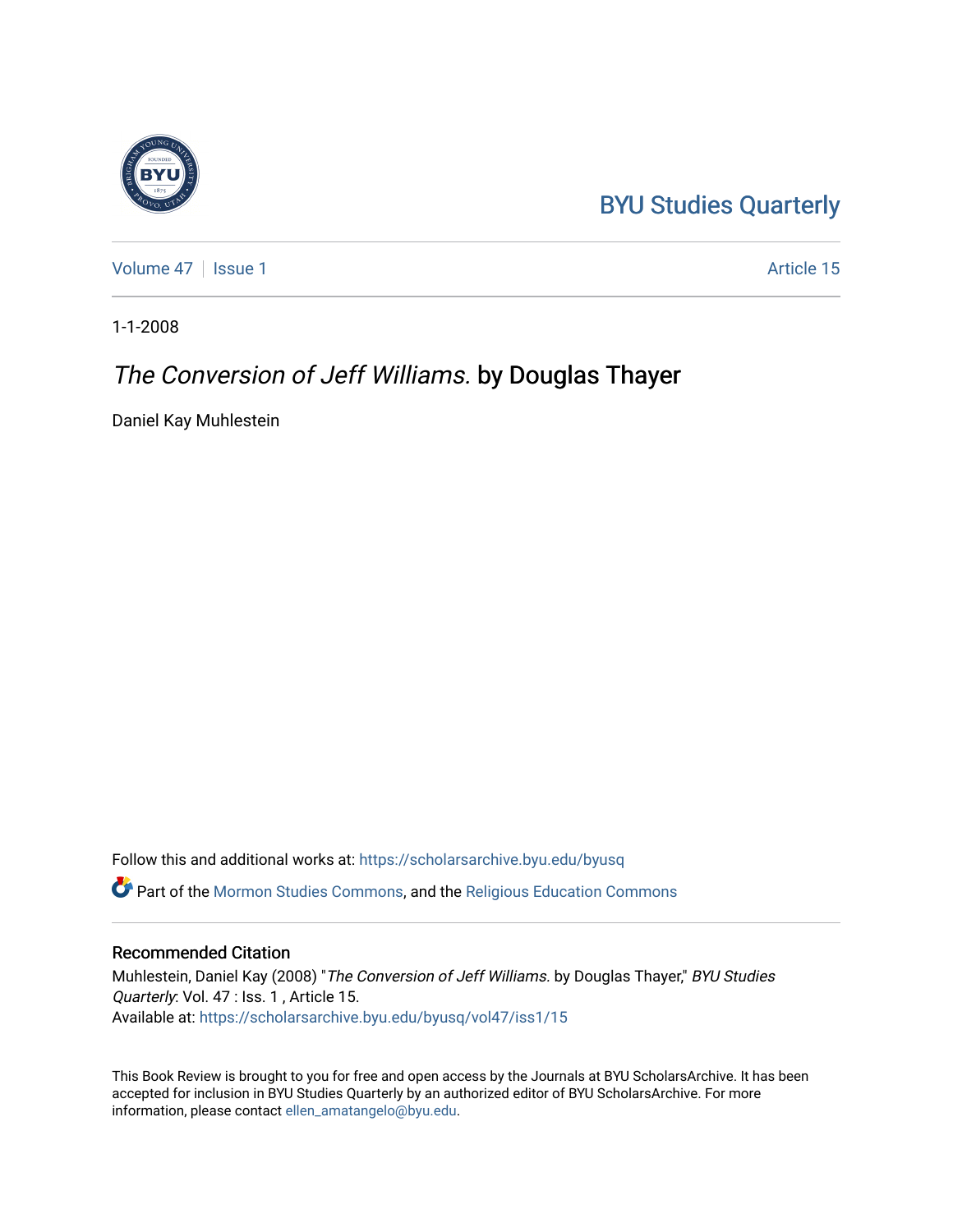#### Muhlestein: <em>The Conversion of Jeff Williams.</em> by Douglas Thayer

Douglas Thayer. *The Conversion of Jeff Williams.* Salt Lake City: Signature Books, 2003

Reviewed by Daniel Kay Muhlestein

The Conversion of Jeff Williams, winner of an Association for Mormon<br>Letters Best Novel Award, is an intriguing book written by Douglas Thayer, the author of the novel *Summer Fire* and two collections of short stories, *Mr. Wahlquist in Yellowstone* and *Under the Cottonwoods and Other Mormon Stories*. Thayer's recent book is a coming-of-age novel narrated by Jeff Williams, a seventeen-year-old San Diego native who spends the summer in Provo with his seriously ill cousin, Christopher.

Three related plot lines run through the novel. The first explores Jeff's relationship with Christopher and Christopher's well-heeled parents. Jeff is initially reluctant to spend the summer with his Provo relatives. He admires their wealth, but he misses the beach, his erstwhile girlfriend, and his parents' more relaxed approach to religion. As the summer progresses, however, Jeff becomes less infatuated with money, learns to love Christopher, and begins—for the first time in half a decade—to pray with real intent. When a massive pulmonary embolism strikes Christopher, Jeff struggles valiantly to save his cousin's life. And after Christopher dies, Jeff experiences shock, grief, and a deeper appreciation of the gospel promises of rebirth and resurrection.

The second plot line in the novel revolves around Jeff's relationship with his hard-working, soft-spoken father, Frank. Because of a chance encounter with one of Frank's high school acquaintances, Jeff meets a number of people who are able to tell him many of the particulars of his father's life before he moved from Provo to San Diego, including his boyhood activities, his military service, and the successive tragedies that claimed the lives of his father, his best friend, his mother, and his two younger brothers. Chastened and inspired, Jeff begins to view his father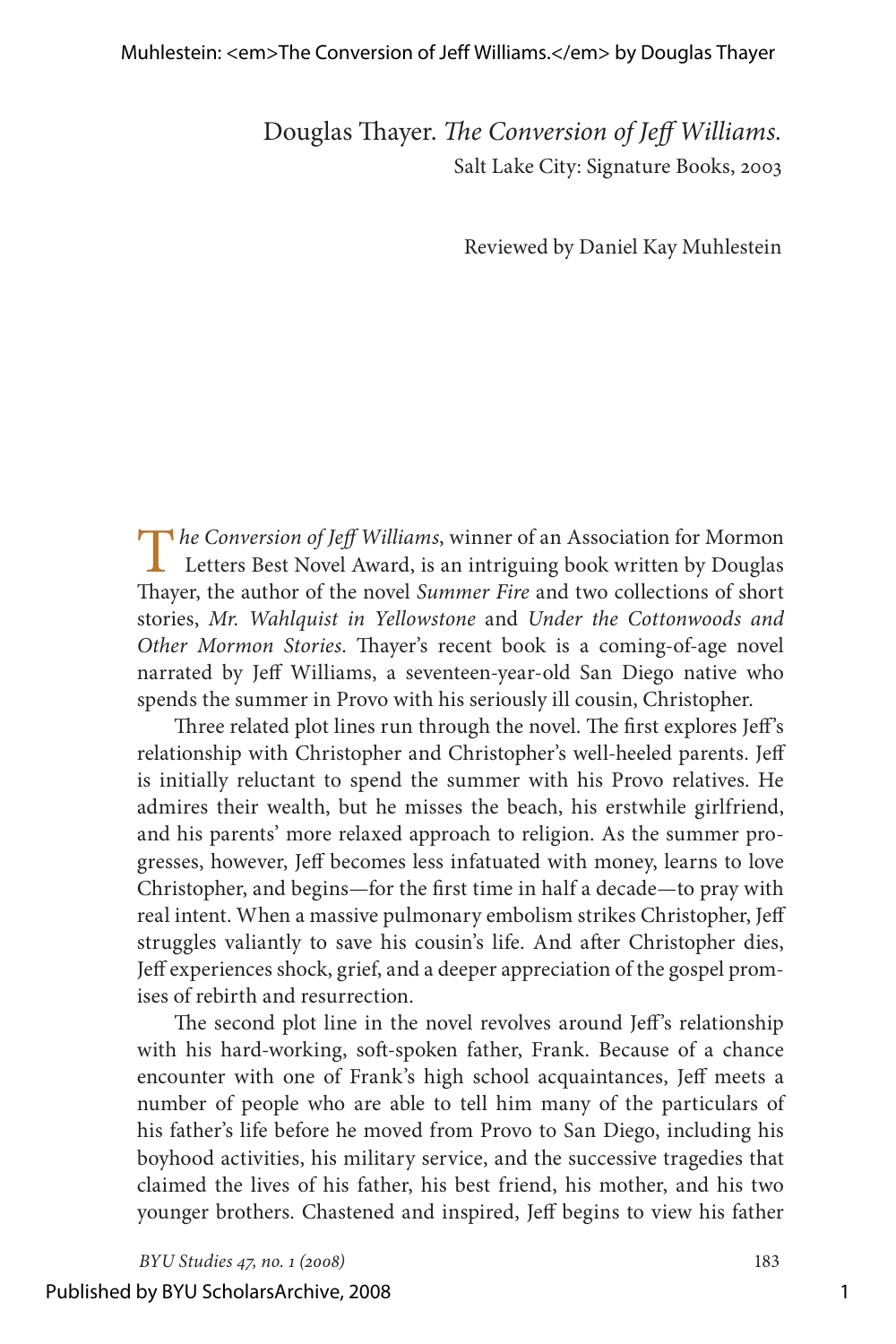in a new light, and he looks forward to sharing his discoveries with his dad—a meeting of minds and hearts that is temporarily interrupted by Christopher's death.

The third plot line is less a series of linked actions than a cluster of related memories, as Jeff reflects back over his childhood and adolescence, analyzing who he is and why he has made the choices he has made. Many of Jeff's ruminations concern girls, dating, and teenage desire, and he thinks long and hard about why he has been able to keep his hands to himself when so many of his friends have strayed into sin, concluding that his relationship with his mother is probably the determining factor. *The Conversion of Jeff Williams* thus describes a triple epiphany in the life of its narrator—religious, familial, and moral—with the last of the three being remembered rather than enacted.

For a Utah reader, one of the most tactile joys of *The Conversion of Jeff Williams* is Thayer's sense of place. He knows Utah County intimately, and he recreates Provo and its vicinity with precision and care. Utah Lake, Mount Timpanogos, and Provo Canyon are all described, as is the beauty of the setting sun: "The sunsets in Utah Valley were sometimes incredible. The clouds turned purple, gold, yellow, orange, and became great walls of light that reflected off Timpanogos and the high east mountains until the sky seemed to be full of fire" (29). Almost every major landmark in Utah County is described, including BYU, the MTC, the temple, the cemetery, and of course Provo itself.

Often, however, the enjoyment that comes from reading Thayer's descriptions of the Wilkinson Center, the CougarEat, and University Mall is the simple pleasure of recognition rather than the complex pleasure of symbolic significance. Only when Thayer juxtaposes the oldest parts of Provo to Jeff's aunt's upscale neighborhood does the landscape itself begin to reverberate with meaning, small lively neighborhoods standing in stark contrast to "the vast enclosed space, the unused and unnecessary, the pastels and whites, and so much silence" of the Lowery mansion (175). Even then, as Jeff nears his religious epiphany, he thinks of the "Promised Land" less in terms of the Twelfth North bridge of his father's childhood than of his own comfortable, unassuming home in San Diego. And at the end of the novel, it is to San Diego that Jeff returns. The Utah setting that initially looms so large is thus ultimately reduced to the status of an aching, absent presence, a father's house that has long since burnt to ashes. And the most important symbolic landscape in the novel becomes an endless stretch of freeway under a distant Nevada sky.

Of course, characterization, not setting, is the real heart of a comingof-age novel. Although Thayer uses several minor characters to forward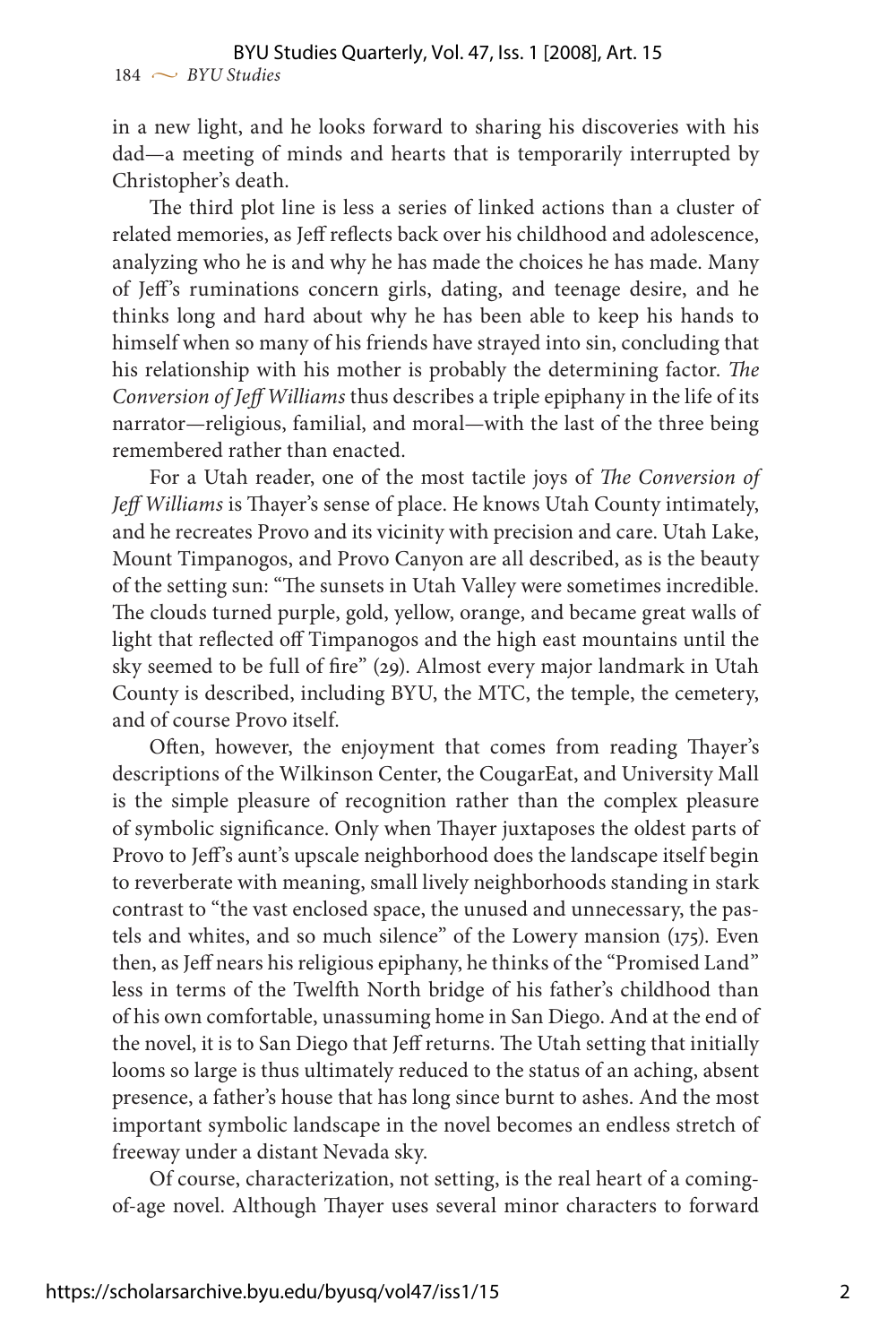his plot, *The Conversion of Jeff Williams* revolves around the lives of two related families: the Williams family of San Diego and the Lowerys of Provo. For most of the novel, Jeff lives in Provo with Christopher, and during that time Thayer uses the Lowery family principally as a foil against which to display the characteristics of both Jeff and Jeff's parents. The Williams family is working class; the Lowerys are rich. Jeff's father works with the Boy Scouts; his uncle Richard is a stake president. Jeff's mother is a nurse who helps pay the bills; his aunt Helen spends her days snipping roses and doing genealogy. Jeff is a faithful but unenthusiastic latter-day warrior; Christopher appears to be the very *crème de la crème* of a chosen generation—handsome, athletic, smart, personable, righteous.

The Lowerys are not static characters, however. Christopher undergoes a series of important transformations. Mr. and Mrs. Lowery are humanized by tragedy—the novel is bracketed by the deaths of their three sons. And by the end of the book, the most obnoxious examples of Lowery pretentiousness have been safely eliminated. To his credit, Thayer has as much charity for the Lowery family as he does for the Williams family, and he tries hard not to hold the Lowerys' wealth against them.

In spite of his charity for them, Thayer's discussion of the Lowery family contains a surprisingly effective critique of Mormon materialism. Richard Lowery is, after all, an ex-seminary teacher who strikes it rich by hawking church tapes, family planners, and motivational programs through multilevel marketing. He is also an absent father who speaks and prays in clichés and views the priesthood as yet another path to power. Like her husband, Helen Lowery is obsessed with appearances. She always wears dresses, white or pastel, never pants. She jumps from house to house, each more extravagant than the last. She seems determined to recreate the oeuvre of *The Great Gatsby* but lacks the panache needed to do so, producing a kind of recycled materialism that is too pathetic even to be crass—as though buying expensive suits at University Mall were somehow the epitome of urban chic. In spite of (or perhaps because of) her wealth, Helen's life is often an exercise in trivia, endless hours spent picking flowers and bullying the gardeners. In short, the Lowerys are *nouveau riche*, Mormon style, the kind of people who would own a Porsche without knowing quite how to pronounce its name. And to insure that readers do not somehow miss the point, Thayer highlights the most tasteless aspects of their extravagance—art that is unabashedly Latter-day Saint kitsch, a stable of unused cars, a mansion that is a clumsy imitation of temple splendor.

Of course Thayer's critique of Mormon materialism is Horatian rather than Juvenalian, and it is initially counterbalanced by the narrator's lack of maturity. Further, Thayer seems a little uneasy about exploring one of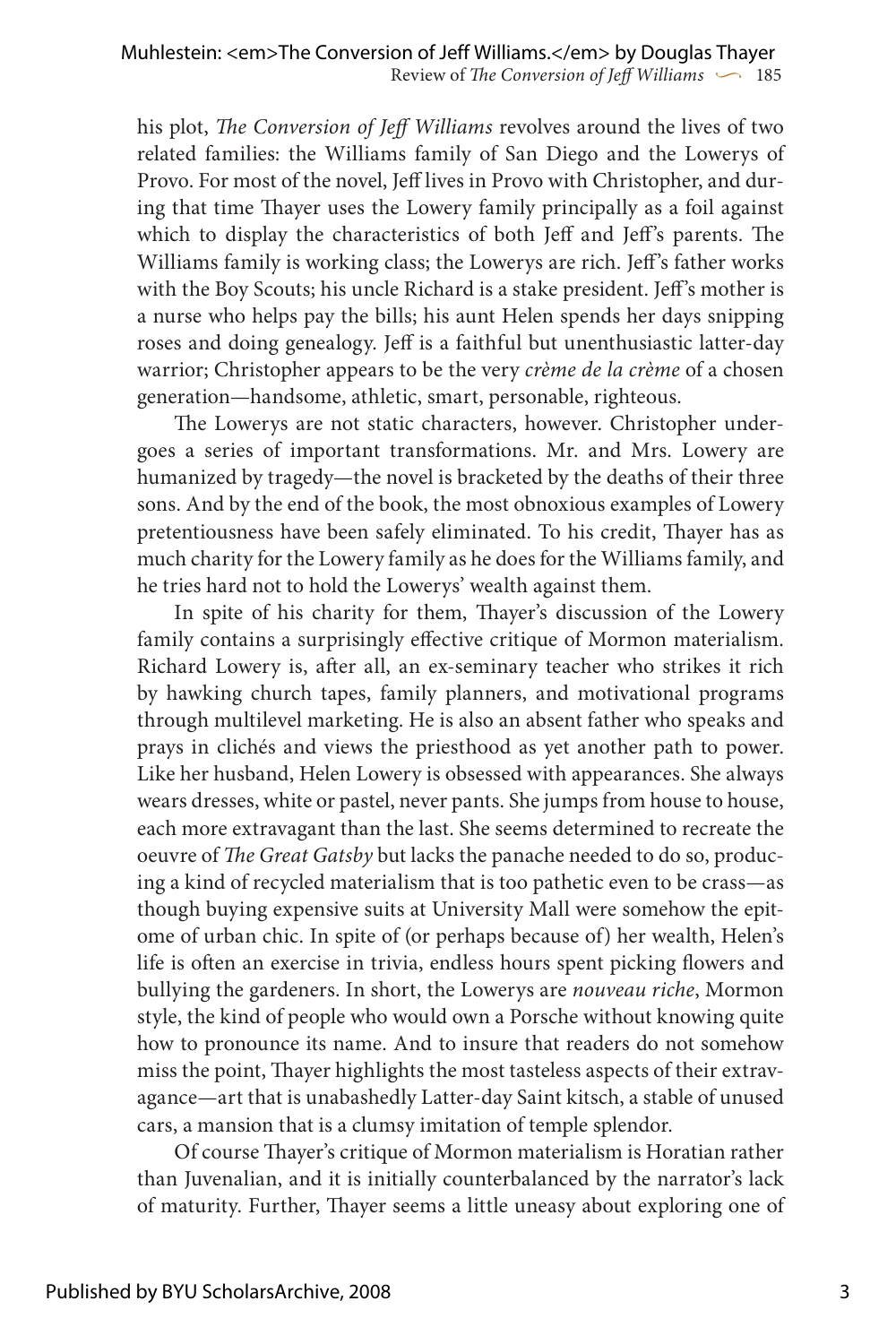the most important implications of Richard's call to become a General Authority: the tangled connections among wealth, power, family pedigree, and Church callings. Thayer's hesitation is not surprising. The apparent links among money, family, and authority in Mormon culture are a sensitive and complicated topic that can presently be raised only obliquely in Mormon literature and art. And though Thayer does not fully explore the issue, he at least acknowledges it.

Jeff's father is depicted as a genuinely positive character, an earthy alternative to the showy materialism of the Lowery family. Frank Williams is hardworking, close-lipped, and just eccentric enough to be likeable. He loves his family and serves others—all without flash or drama. The more Jeff learns about his father, the more he admires him. And at the end of the novel, Jeff begins the same journey from Provo to San Diego that his father had traveled a generation earlier. Father and son are thus united in a hero's quest of mythic proportions, the son becoming his father's double across space and time.

Nevertheless, for much of the novel Frank Williams remains a strangely elusive figure. Although he is the ultimate subject of the novel, the final object—that is to say—of his son's search for understanding, the particulars of Frank's life are described only indirectly, filtering down through multiple hazy narrators. His missionary experience, his military service in Korea, his loss of family and friend, and his archetypal journey West are all obscured by time, space, happenstance, and indirect discourse—a silent movie forever wrapped in fog. Just as Jeff must struggle to understand his father, so also must the reader.

Jeff's mother, on the other hand, is a vivid, engaging character from beginning to end. An ex–army nurse, she is smart, sassy, and surprisingly sexy. She has what Zora Neale Hurston once called the "big voice" of subjective authority. She is also frequently a hoot, whether she is discussing skinny-dipping, household chores, or sleeping in the nude. As Jeff recalls,

When I was fourteen, I told Mom that I'd read in a magazine named *Body* that the healthiest way to sleep was without anything on and that was the way I was going to sleep from now on.

"Oh? Very interesting, Jeff. From what I've heard, most boys ought to sleep in a suit of body armor."

"Very funny, Mom."

"Yes, well, forget about sleeping raw. You'd probably take a chill and catch a bad cold."

"Sleeping raw?"

"Yes, that's what it's called, or at least used to be. Now how about going out and getting the lawn cut before your father gets home—unless of course you plan on stripping down and taking a nap first." (163–64)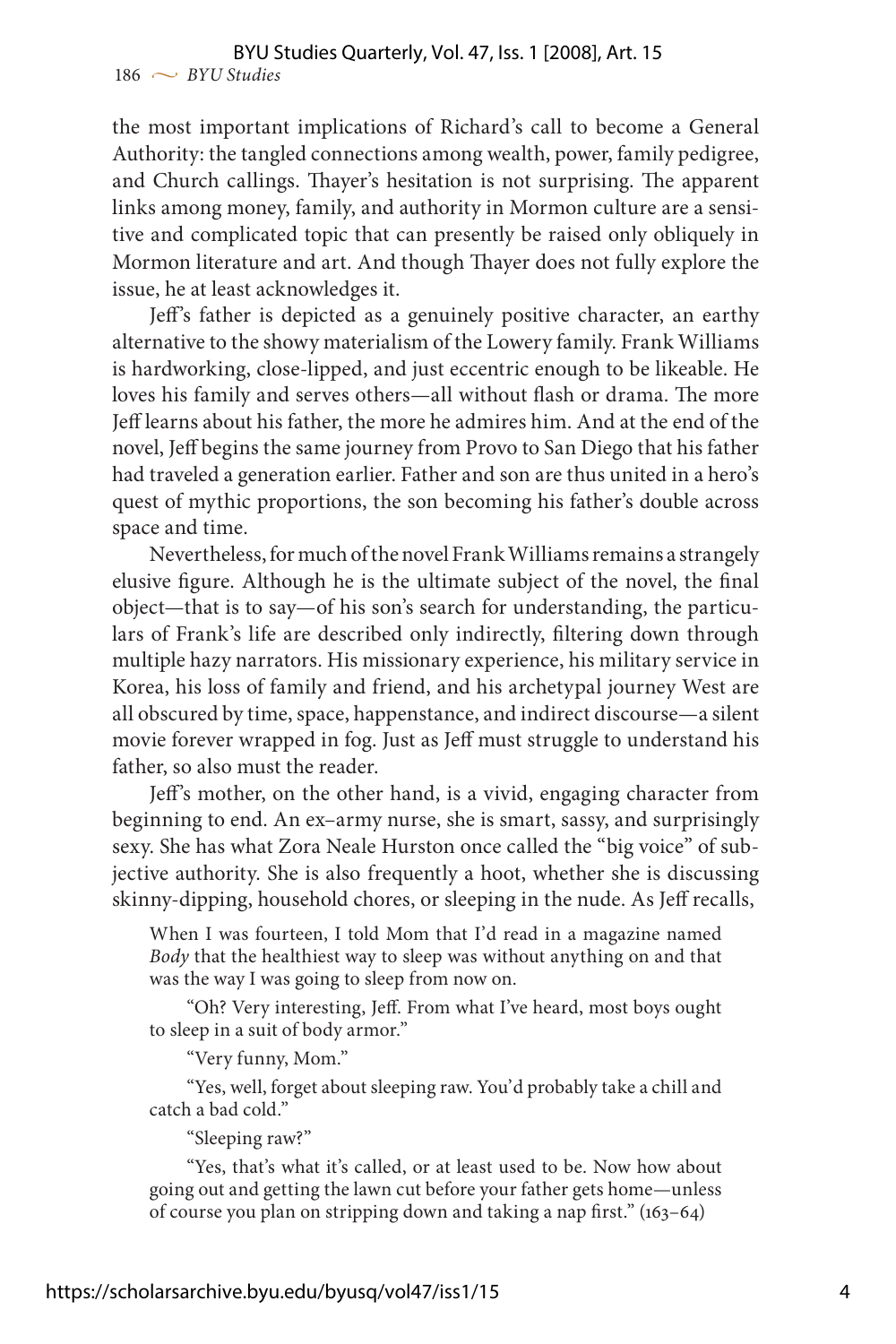The most important character in *The Conversion of Jeff Williams* is of course the narrator himself. Indeed, the success of the novel turns on how well Thayer depicts the mind and heart of his seventeen-year-old protagonist. Thayer skillfully records Jeff's teenage interest in women, sports, and automobiles. He describes Jeff's jaded response to countless lectures on moral purity with particular wit: "I wanted to say that maybe there should be a chastity merit badge just for Mormon Eagle Scouts, but I didn't" (134). He also describes Jeff's religious epiphany with both tenderness and candor, acknowledging the uncomfortable but essential fact that Jeff's conversion is as much an expression of wish-fulfillment as faith: "I felt no sudden surge of joy. It was a simple understanding. It would do for me, I knew. I didn't think about Jesus at that moment. . . . Thinking of him wasn't necessary. I'd approached him by wanting to live forever" (226). Such a combination of authorial honesty and charity is both rare and worthy of praise.

From an aesthetic standpoint, however, Jeff is not an entirely satisfactory character. Although he tells his story in first person, Jeff's language is not the language of a seventeen-year-old boy—Eagle Scout or not. The rhythm of his thoughts is too regular to reproduce the chaotic process of a mind in action; his sentences, too perfectly ordered and balanced:

I curled up; I closed my eyes. All I wanted to do was sleep, fall into sleep. . . . Perhaps my crying was also because of what I knew in my flesh, blood, and bones about death now, that I was not excused from death, and that this understanding must change my life. Yet, laying there in the dark room, I wasn't sad or frightened. I was young and loved. (217–18)

Recreating consciousness is tricky business, of course, and not every text can be expected to match the brilliance of John Updike's "A & P," Sherwood Anderson's "I Want to Know Why," or Virginia Woolf's *Mrs. Dalloway*. But at a strategic point in the novel, Thayer comes close. Midway through the book, he momentarily introduces a second, more mature narrator, an older version of Jeff Williams, who can look back on his former consciousness with both insight and generosity:

I didn't connect that discovery about myself to anything in particular to my parents, the way I'd been brought up, or to my Mormonism because it valued work, practicality, and usefulness. I simply understood that there was something fulfilling about the hard work. . . . I understood that there are things you have to pay for if you want them. (106)

It is unfortunate that Thayer does not develop this narrator more fully. He has much to offer the novel, and he would have served as a useful counterpoint to his younger self.

Just as Jeff's diction is polished and balanced, so also is his consciousness filtered and strained. He sees, he feels, he desires, he fears; but he does